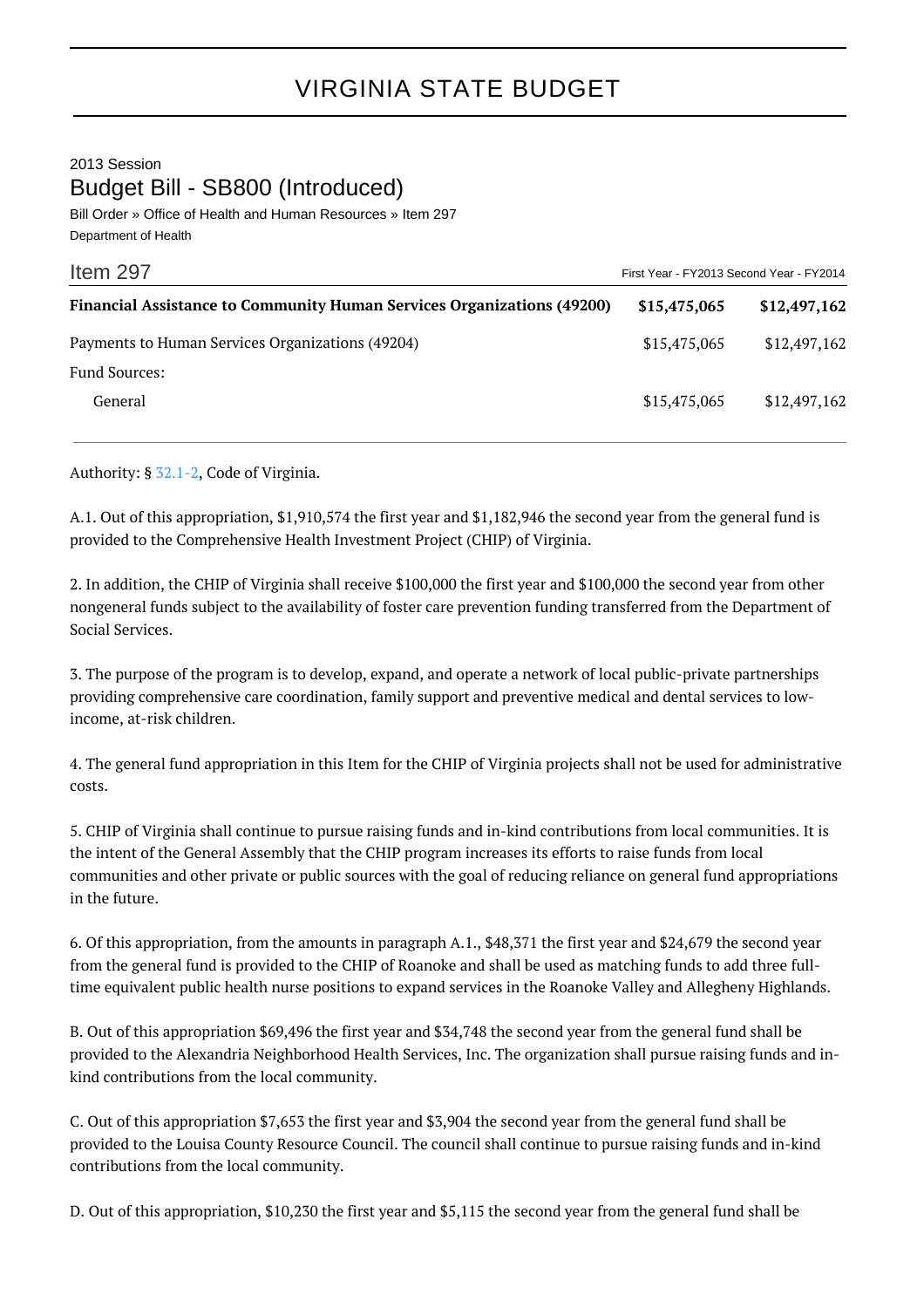provided to the Olde Towne Medical Center.

E.1. Out of this appropriation, \$433,750 the first year and \$433,750 the second year from the general fund shall be provided to the Virginia Community Healthcare Association for the purchase of pharmaceuticals and medically necessary pharmacy supplies, and to provide pharmacy services to low-income, uninsured patients of the Community and Migrant Health Centers throughout Virginia. The uninsured patients served with these funds shall have family incomes no greater than 200 percent of the federal poverty level. The amount allocated to each Community and Migrant Health Center shall be determined through an allocation methodology developed by the Virginia Community Healthcare Association. The allocation methodology shall ensure that funds are distributed such that the Community and Migrant Health Centers are able to serve the pharmacy needs of the greatest number of low-income, uninsured persons. The Virginia Community Healthcare Association shall establish accounting and reporting mechanisms to track the disbursement and expenditure of these funds.

2. Out of this appropriation, \$175,000 the first year and \$175,000 the second year from the general fund shall be provided to the Virginia Community Healthcare Association to expand access to care provided through community health centers.

3. Out of this appropriation, \$1,800,000 the first year and \$1,800,000 the second year from the general fund shall be provided to the Virginia Community Healthcare Association to support community health center operating costs for services provided to uninsured clients. The amount allocated to each Community and Migrant Health Center shall be determined through an allocation methodology developed by the Virginia Community Healthcare Association. The allocation methodology shall ensure that funds are distributed such that the Community and Migrant Health Centers are able to serve the needs of the greatest number of uninsured persons. The Virginia Community Healthcare Association shall establish accounting and reporting mechanisms to track the disbursement and expenditure of these funds.

F.1. Out of this appropriation, \$1,321,400 the first year and \$1,321,400 the second year from the general fund shall be provided to the Virginia Association of Free Clinics for the purchase of pharmaceuticals and medically necessary pharmacy supplies, and to provide pharmacy services to low-income, uninsured patients of the Free Clinics throughout Virginia. The amount allocated to each Free Clinic shall be determined through an allocation methodology developed by the Virginia Association of Free Clinics. The allocation methodology shall ensure that funds are distributed such that the Free Clinics are able to serve the pharmacy needs of the greatest number of lowincome, uninsured adults. The Virginia Association of Free Clinics shall establish accounting and reporting mechanisms to track the disbursement and expenditure of these funds.

2. Out of this appropriation, \$175,000 the first year and \$175,000 the second year from the general fund shall be provided to the Virginia Association of Free Clinics to expand access to health care services.

3. Out of this appropriation, \$1,700,000 the first year and \$1,700,000 the second year from the general fund shall be provided to the Virginia Association of Free Clinics to support free clinic operating costs for services provided to uninsured clients. The amount allocated to each free clinic shall be determined through an allocation methodology developed by the Virginia Association of Free Clinics. The allocation methodology shall ensure that funds are distributed such that the free clinics are able to serve the needs of the greatest number of uninsured persons. The Virginia Association of Free Clinics shall establish accounting and reporting mechanisms to track the disbursement and expenditure of these funds.

G. Out of this appropriation, \$38,250 the first year and \$19,125 the second year from the general fund shall be provided to expand services at the Jeanie Schmidt Free Clinic.

H. Out of this appropriation, \$210,759 the first year and \$107,530 the second year from the general fund shall be provided to the Southwest Virginia Graduate Medical Education Consortium to create and support medical residency preceptor sites in rural and underserved communities in Southwest Virginia.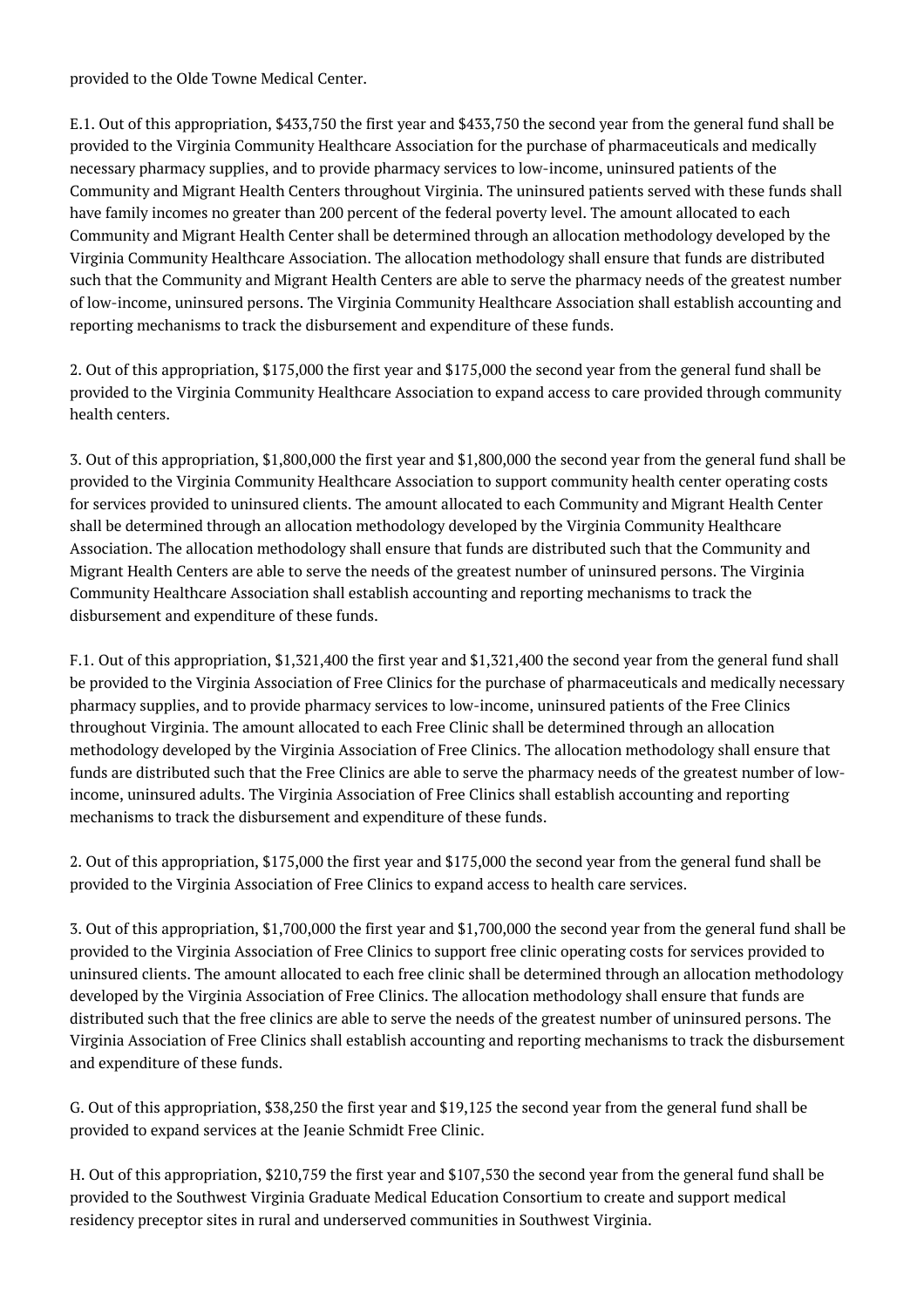I. Out of this appropriation, \$454,828 the first year and \$232,055 the second year from the general fund shall be provided to the regional AIDS resource and consultation centers and one local early intervention and treatment center.

J. Out of this appropriation, \$75,660 the first year and \$37,830 the second year from the general fund shall be provided to the Arthur Ashe Health Center in Richmond.

K. Out of this appropriation, \$13,919 the first year and \$6,959 the second year from the general fund shall be provided to the Fan Free Clinic for AIDS related services.

L.1. Out of this appropriation, \$4,080,571 the first year and \$4,080,571 the second year from the general fund shall be provided to the Virginia Health Care Foundation. These funds shall be matched with local public and private resources and shall be awarded to proposals which enhance access to primary health care for Virginia's uninsured and medically underserved residents, through innovative service delivery models. The foundation, in coordination with the Virginia Department of Health, the Area Health Education Centers program, the Joint Commission on Health Care, and other appropriate organizations, is encouraged to undertake initiatives to reduce health care workforce shortages. The foundation shall account for the expenditure of these funds by providing the Governor, the Secretary of Health and Human Resources, the Chairmen of the House Appropriations and Senate Finance Committees, the State Health Commissioner, and the Chairman of the Joint Commission on Health Care with a certified audit and full report on the foundation's initiatives and results, including evaluation findings, not later than October 1 of each year for the preceding fiscal year ending June 30.

2. On or before October 1 of each year, the foundation shall submit to the Governor and the Chairmen of the House Appropriations and Senate Finance Committees a report on the actual amount, by fiscal year, of private and local government funds received by the foundation since its inception. The report shall include certification that an amount equal to the state appropriation for the preceding fiscal year ending June 30 has been matched from private and local government sources during that fiscal year.

3. Of this appropriation, from the amounts in paragraph L.1., \$125,000 the first year and \$125,000 the second year from the general fund shall be provided to the Virginia Health Care Foundation to expand the Pharmacy Connection software program to unserved or underserved regions of the Commonwealth.

4. Of this appropriation, from the amounts in paragraph L.1., \$105,000 the first year and \$105,000 the second year from the general fund shall be provided to the Virginia Health Care Foundation for the Rx Partnership to improve access to free medications for low-income Virginians.

5. Of this appropriation, from the amounts in paragraph L.1., \$1,850,000 the first year and \$1,850,000 the second year from the general fund shall be provided to the Virginia Health Care Foundation to increase the capacity of the Commonwealth's health safety net providers to expand services to unserved or underserved Virginians. Of this amount, (i) \$850,000 the first year and \$850,000 the second year shall be used to underwrite service expansions and/or increase the number of patients served at existing sites or at new sites, (ii) \$850,000 the first year and \$850,000 the second year shall be used for Medication Assistance Coordinators who provide outreach assistance, and (iii) \$150,000 the first year and \$150,000 the second year shall be made available for locations with existing medication assistance programs.

M. Out of this appropriation, \$17,371 the first year and \$8,685 the second year from the general fund shall be provided to the Chesapeake Adult General Medical Clinic.

N. Out of this appropriation, \$242,367 the first year and \$247,313 the second year from the general fund is provided to support the administration of the patient level data base, including the outpatient data reporting system.